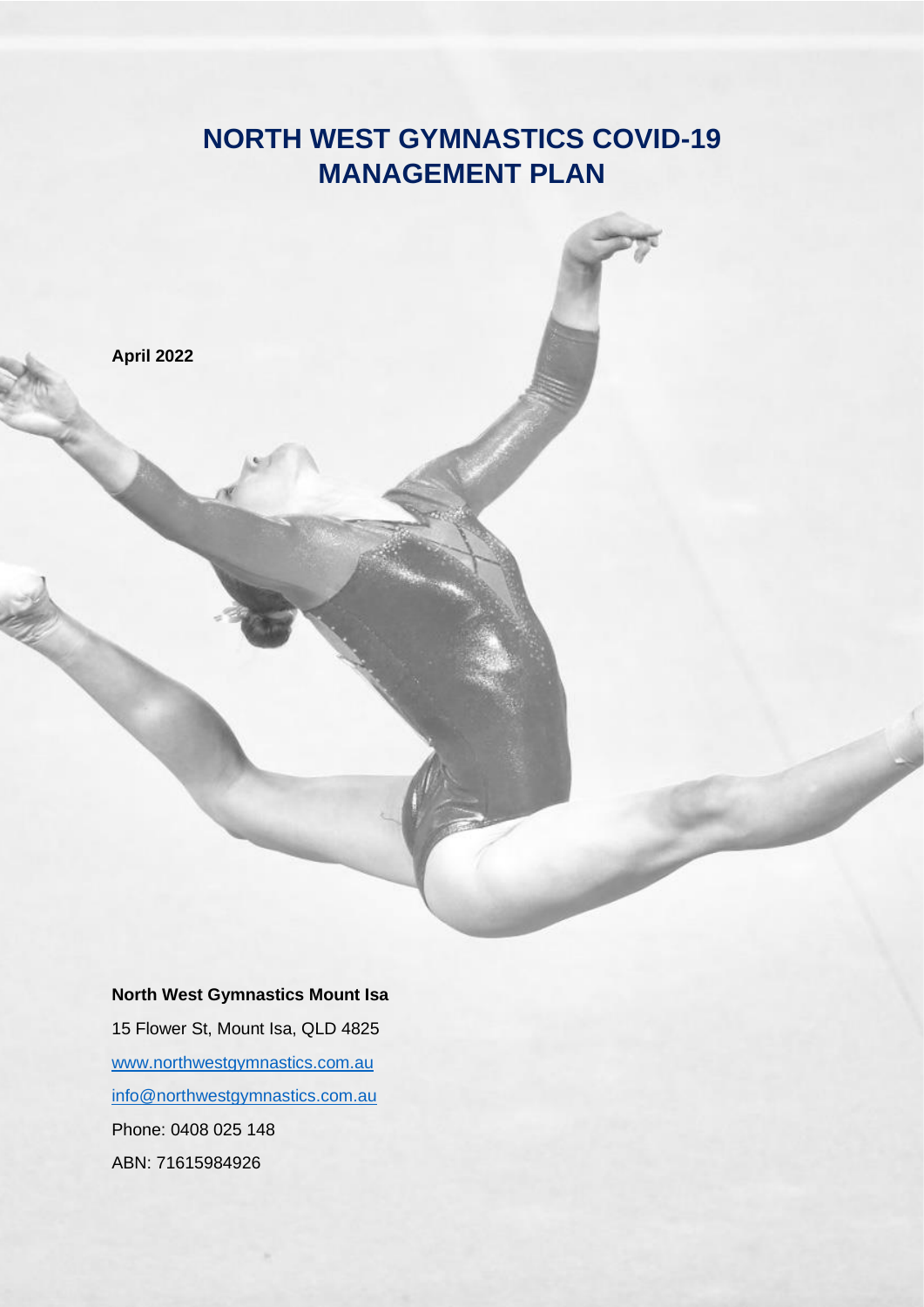

## **1 Introduction**

This plan outlines the measures, controls and requirements to help minimise the risk of COVID-19 for our Athletes, Coaches and Families. We require all gym families to understand and comply with these controls to help minimise the risk of spread in our community.

Please be aware that some of these requirements are additional to those imposed by QLD Health.

## **2 Club Management Measures**

The measures and changes that you will observe in the operation of our Club and Classes.

- As at, April 2022 our viewing areas will be reopened
- Please limit 1 parent/caregiver per child and we ask that you limit sibling spectator attendance.
- Our Viewing Areas are limited to comply with social distancing requirements. Please refer to the signs in each area including the floor markings and seating arrangements.
- Class Start and End Times have been altered to minimise Cross Contact between participants.
- Spectators, athletes, participants and coaches who are showing symptoms of illness are not allowed to attend the facility
- Hand Sanitiser will be made available for all persons entering the gym. It will also be positioned strategically in the gym and near to high touch apparatus.
- Educational Signage and Posters on Hand Washing, Personal Hygiene and Social Distancing and the QLD Check-In App have been placed in the gym areas.
- Increased cleaning processes have been implemented for common high tough areas and surfaces.
- The Club has completed and maintains the Covid-19 Checklist as published by QLD Health.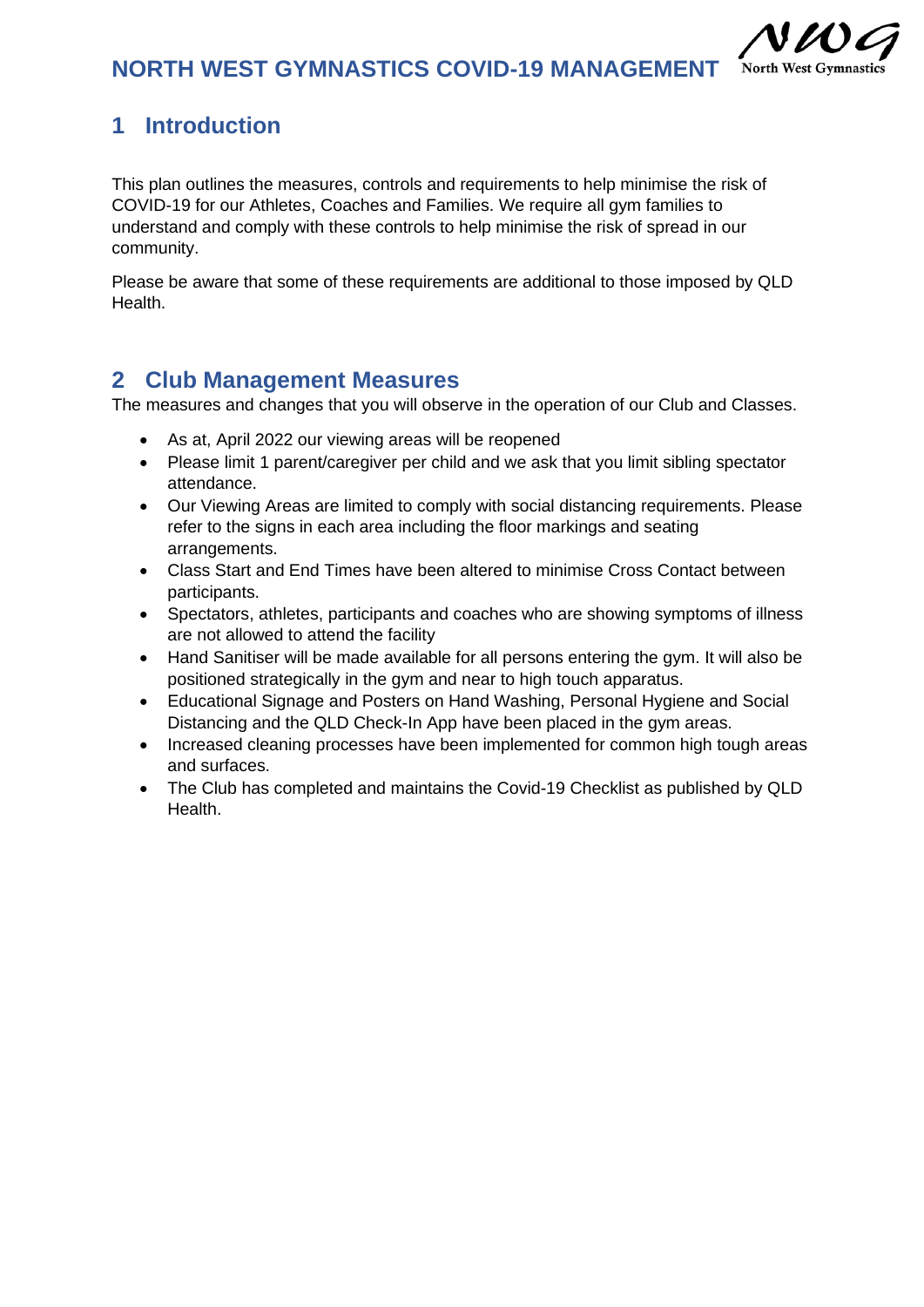#### **NORTH WEST GYMNASTICS COVID-19 MANAGEMENT North West Gymnastic**

## **3 Parents and Participants**

Here you can find our COVID Safe Standards which outline expectations and guidance for the Families and Participants in our Classes.

When unwell, a gymnast, their parent/carer, members of their household including accompanying siblings are not permitted come to gym

- As per the current [Queensland Health Time Out Poster](https://www.health.qld.gov.au/__data/assets/pdf_file/0022/426820/timeout_poster.pdf) and until they are no longer exhibiting illness symptoms.
- When they have had a temperature over 38 degrees in the past 24 hours
- When they have had vomiting or diarrhea in the last 24 hours
- Do not enter the gym if you or anyone in your immediate family or household is deemed a COVID-19 close contact or instructed to isolate.
- Do not enter the gym or classes if you or anyone in your immediate family or household has cold and flu like symptoms, cough, sore throat or other signs of illness

• Gymnasts that are coughing/complaining of feeling ill will be sent home.

At the Gym:

- Wash your hands and ensure those of participants in your care are washed before coming to Gym.
- Utilise the hand sanitiser provided **on entry to the gym**.
- Parents will make every effort to drop their gymnasts off no earlier than 5 minutes before class and pick up no later than 5 minutes after class to allow changeover of participants.
- Our Parents viewing areas are limited as indicated by signage.
- Please limit of 1 parent/caregiver per child and we ask that you limit sibling spectator attendance.
- All Participants are to enter the gym in footwear and then store them neatly ahead of class.
- All Participants are required to bring their own large water bottle. Competitive Athletes may want to bring multiple.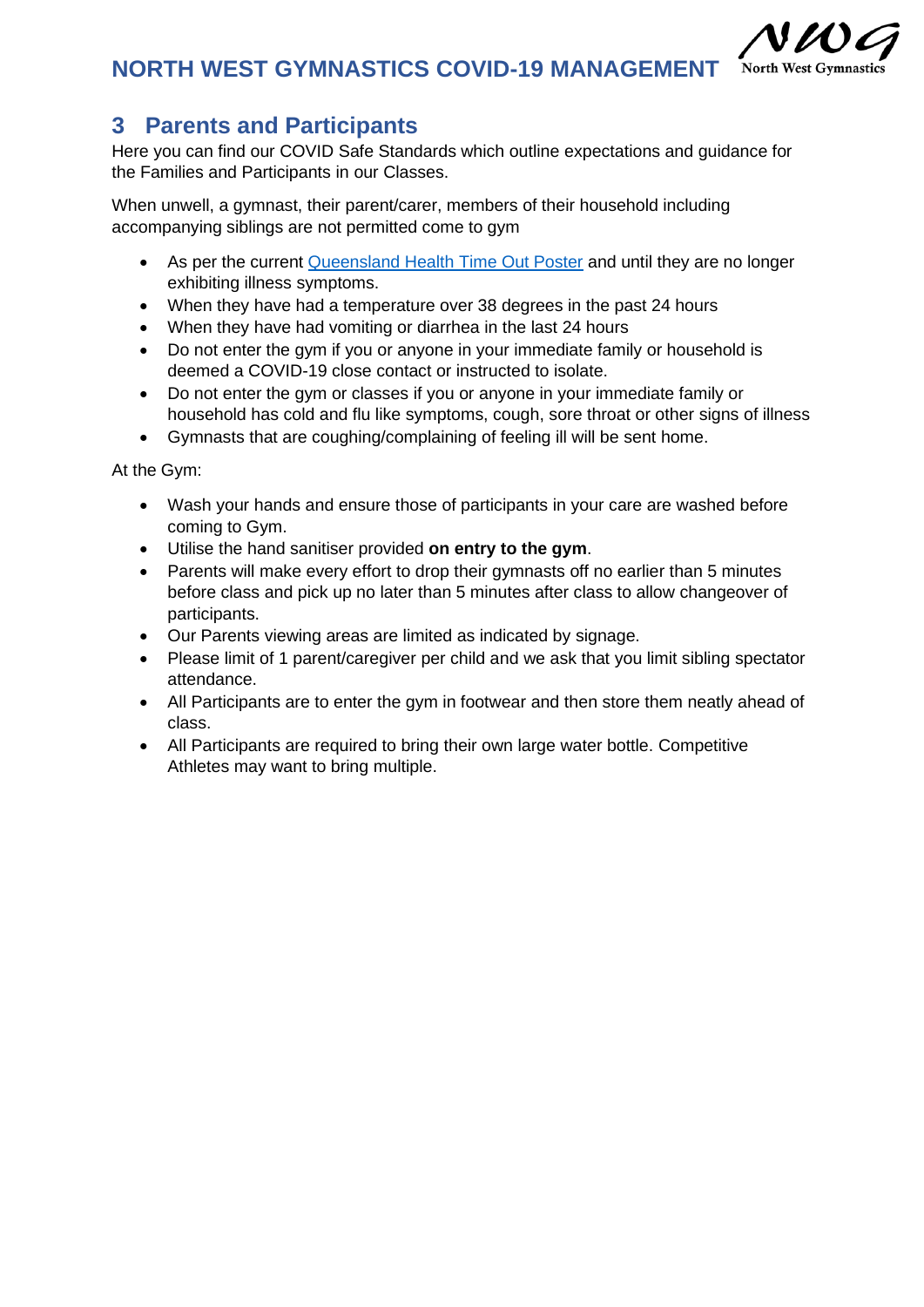$NUC$ 

**NORTH WEST GYMNASTICS COVID-19 MANAGEMENT** North West Gymnastics

### **NWG COVID Safe Standards**

| <b>Close</b>     | If a gymnast (or ANYONE FROM THEIR HOUSEHOLD) is deemed a close contact or                                                                |
|------------------|-------------------------------------------------------------------------------------------------------------------------------------------|
| <b>Contacts</b>  | instructed to isolate, no one from the household is permitted to attend classes or events at                                              |
|                  | NWG until the end of the isolation period.                                                                                                |
|                  | Parents are asked to log all absences via the parent portal and advise if their child is a close                                          |
|                  | contact or tests postive to COVID-19 so we can manager potential exposures at the gym.                                                    |
|                  | If you aren't sure how to do this please read Makeup classes and Absences                                                                 |
| <b>Keep sick</b> | If a gymnast (or ANYONE FROM THEIR HOUSEHOLD) has a cold or flu-like symptoms, a                                                          |
| kids at          | cough, sore throat or other signs of illness the gymnast will not be permitted to attend<br>classes/training at NWG.                      |
| home             | When unwell, a child, parent/carer or accompanying siblings are not permitted come to gym:                                                |
|                  | As per the current Queensland Health Time Out Poster and until they are no longer                                                         |
|                  | exhibiting illness symptoms.                                                                                                              |
|                  | When they have had a temperature over 38 degrees in the past 24 hours                                                                     |
|                  | When they have had vomiting or diarrhea in the last 24 hours.                                                                             |
|                  |                                                                                                                                           |
|                  | Gymnasts that are coughing/complaining of feeling ill will be sent home.                                                                  |
|                  | Parents are asked to log all absences via the parent portal. If you aren't sure how to do this<br>please read Makeup classes and Absences |
| <b>Before</b>    | Wait outside the building (an appropriate distance apart) until your child's class is asked to                                            |
|                  | enter the building. You may choose to wait in your car. An NWG staff member will invite                                                   |
| class            | participants into the building at the appropriate time. This may be one class / group / gymnast                                           |
|                  | at a time                                                                                                                                 |
| <b>Check In</b>  | All persons entering the gym (Staff, Visitors, Contractors, Customers and spectators including                                            |
|                  | siblings) must check-in using one of the available QR codes or the Checkin QLD App.                                                       |
| <b>Parents</b>   | At this time, we are not allowing spectators.                                                                                             |
| <b>Viewing</b>   | Our viewing areas are closed except where you are:                                                                                        |
| <b>Area</b>      | attending the gym for a parent/caregiver participation class (BabyGym, Mini Movers)                                                       |
|                  | a parent of child that is 5 years old or younger participating in Early Learners, Ninja                                                   |
|                  | Prep and Girls Beginners                                                                                                                  |
|                  | a parent of a competitive gymnast and are undertaking your volunteering hours to                                                          |
|                  | assist in the gym                                                                                                                         |
|                  | There will be a limit of 1 parent/caregiver in the case of exceptions above and non participating                                         |
|                  | sibling attendance should be limited.                                                                                                     |
| <b>Drop and</b>  | School age children should be dropped off at the front door or ramp of the building. They will                                            |
| Go               | be escorted into the gym and class by NWG staff. At the conclusion of class, staff will                                                   |
|                  | accompany children to the entrance to be collect by you. Staff will supervise children moving<br>from the gym to the toilets etc.         |
| <b>Mask</b>      | Following current QLD government public health and social measures and mask mandates.                                                     |
|                  | All persons over the age of 12 must wear a mask indoors except where it is unsafe to do so                                                |
| <b>Wearing</b>   | and while participating in strenous exercise. This includes while waiting for class.                                                      |
|                  | When attending gym for a parent/caregiver assisted class, parents/caregivers will need to                                                 |
|                  | have their facemask with them during the class.                                                                                           |
| <b>Hand</b>      | All participants will be prompted to use hand sanitiser upon entering.                                                                    |
| sanitising       | Hand sanitiser will be provided near the front door, as well as throughout the gym.                                                       |
|                  | Gymnasts will be required to sanitise their hands at intervals throughout the class, as well as                                           |
|                  | on departure from the gym.                                                                                                                |
| <b>Equipment</b> | Equipment and mats will be cleaned between sessions.                                                                                      |
| <b>Hygiene</b>   |                                                                                                                                           |
| <b>Physical</b>  | Whilst onsite people are required to folllow physical distancing guidelines, this includes the                                            |
| distancing       | waiting areas and common areas. There are signs that indicate the maximum people permitted                                                |
| / Venue          | in an area.                                                                                                                               |
| density          | Weather permitting, doors will be open in the gym to maximise ventilation. Shade structures                                               |
|                  | have been installed to allow airflow but reduce exposure to the sun.                                                                      |